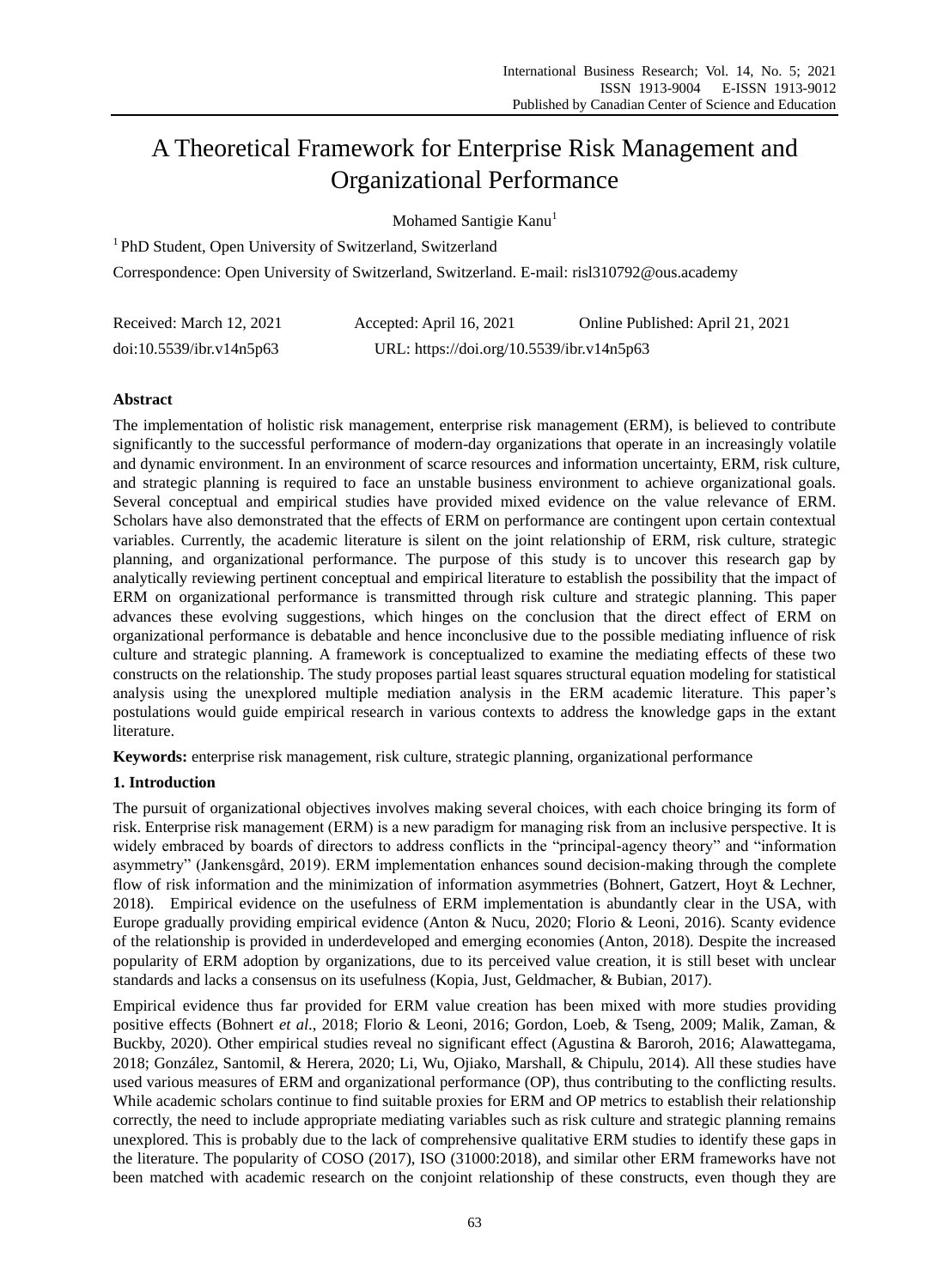explicitly raised in the frameworks and ERM definitions.

Culture is the outcome of repeated behaviors shaped by attitudes (Hillson, 2013), and that risk culture is the impact of organizational culture on risk management. Sound risk cultures enable organizations to comply with regulatory requirements, effectively manage risk and determine OP (Hillson, 2013). Empirical studies in the ERM literature on how risk culture relates to ERM and its effect on OP are scarce. The increasing need to integrate ERM at the strategic planning stage by organizations has not been matched with academic research to empirically examine the mediating roles of strategic planning on the ERM OP relationship. Of the 521 document types, 191 (36.7%) of them are research articles, and with the 20 most cited papers on ERM, Anton and Nucu (2020) did not find any study that investigated how strategic planning or risk culture relates to ERM adoption. There is a is a clear need to investigate how these three constructs relate and how they interact to impact OP.

ERM continues to gain prominence from regulators and corporate governance bodies, with pressure exerted on boards of directors and subsequently on executive management for its implementation to make sound decisions. The constructs ERM, risk culture, and strategic planning have been studied in isolation with OP with mixed results. Malik et al. (2020), Bohnert *et al*. (2018) provided evidence of a positive relationship between ERM and OP, while Alawattegama, 2018, González *et al*. (2020) provided no empirical evidence. The effects of strategic planning implementation on OP have also been studied across industries and sectors with mixed findings (Glaister, Dincer, Tatoglu, Demirbag, & Zaim, 2008; Shea-Van Fossen, Rothstein, & Korn, 2006). Ma, Tang, Wang, and Gao (2020) empirically determined risk culture to related to OP. Scholars have also argued that risk culture influences and is influenced by ERM (Kleffner, Lee, & McGannon, 2003; KPMG, 2018). Risk culture and strategic planning have been argued to be related (Bozaykut-Bük, 2017). Sax & Andersen (2019) empirically determined ERM, and strategic planning as associated with the latter transmitting ERM effects on OP. The interrelatedness of these three constructs and their relationship with OP requires a conceptual and analytical scholarly approach to develop a theoretical framework to fill a research gap in the literature. This study puts forward this research gap in a theoretical framework for future empirical research on how the three constructs interact to influence OP. The proposed model is to be investigated using multiple mediation statistical methods, currently absent within the ERM domain, using partial least squares structural modeling. Multiple mediation analysis allows researchers to investigate conflicting theories using the same model.

The remainder of this paper is organized as follows. Section 2 discusses OP. Sections 3 elaborates on the interrelationships of ERM, risk culture, strategic planning and OP and states the various hypotheses. The proposed research framework is presented in Section 4, and Section 5 concludes the paper.

#### **2. Organizational Performance**

OP is a complex and multidimensional widely used measure to establish the effectiveness of most management concepts in organizations. It has been widely debated since it overly focuses on efficiency and effectiveness (George, Walker, & Monster, 2019). OP comprises financial and non-financial measures that enable executive management to evaluate the extent to which organizational goals are achieved (Kaplan & Norton, 1992). They have also been classified as either marketing-based or accounting-based. Al-Matari, Al-Swidi, and Bt Fadzil's (2014) literature review from 2000 to 2012 identified return on assets (ROA) with 46% as the most used, followed by return on equity (ROE) with 27% of the seven accounting-based measures to judge corporate governance. Concerning marketing-based measures, they identified Tobin's q as 78%, followed by the market-to-book value (7%) of the nine measures identified. Accounting-based performance measures are backward-looking, have a short-term focus, and depend on the accounting system employed by the organization. This makes them likely to vary between organizations. Marketing-based measures are forward-looking and hence reflect the long-term survival of an organization. Measuring OP from a purely financial or non-financial perspective is very narrow compared to the broader perspective, including financial and non-financial measures. However, accounting-based and some marketing-based measures are objective, while non-financial-based measures are subjective. Scholars are more likely to use subjective measures because of the unavailability, problems, and access sensitivity of objective measures.

Most ERM studies measure OP using financial metrics such as ROA (Gonzalez, Santomil, & Herrera, 2020; Ramlee & Ahmad, 2015) and ROE (Alawattegama, 2018; Gonzalez *et al*., 2020; Ramlee & Ahmad, 2015). Other scholars have used mainly Tobin's q as a proxy for OP (Anton, 2018; Baxter, Bedard, Hoitash, & Yezegel, 2013; Bohnert *et al*., 2018; Gonzalez *et al*., 2020; Ramlee & Ahmad, 2015; Waweru and Kisaka, 2013). The ease of obtaining such data makes the use of non-financial OP measures largely absent in the ERM domain. The ERM construct is multifaceted, complex, and cuts right across the entire organization. OP measures should, therefore, not be restricted to financial, but to encompass both quantitative and qualitative measures to provide meaningful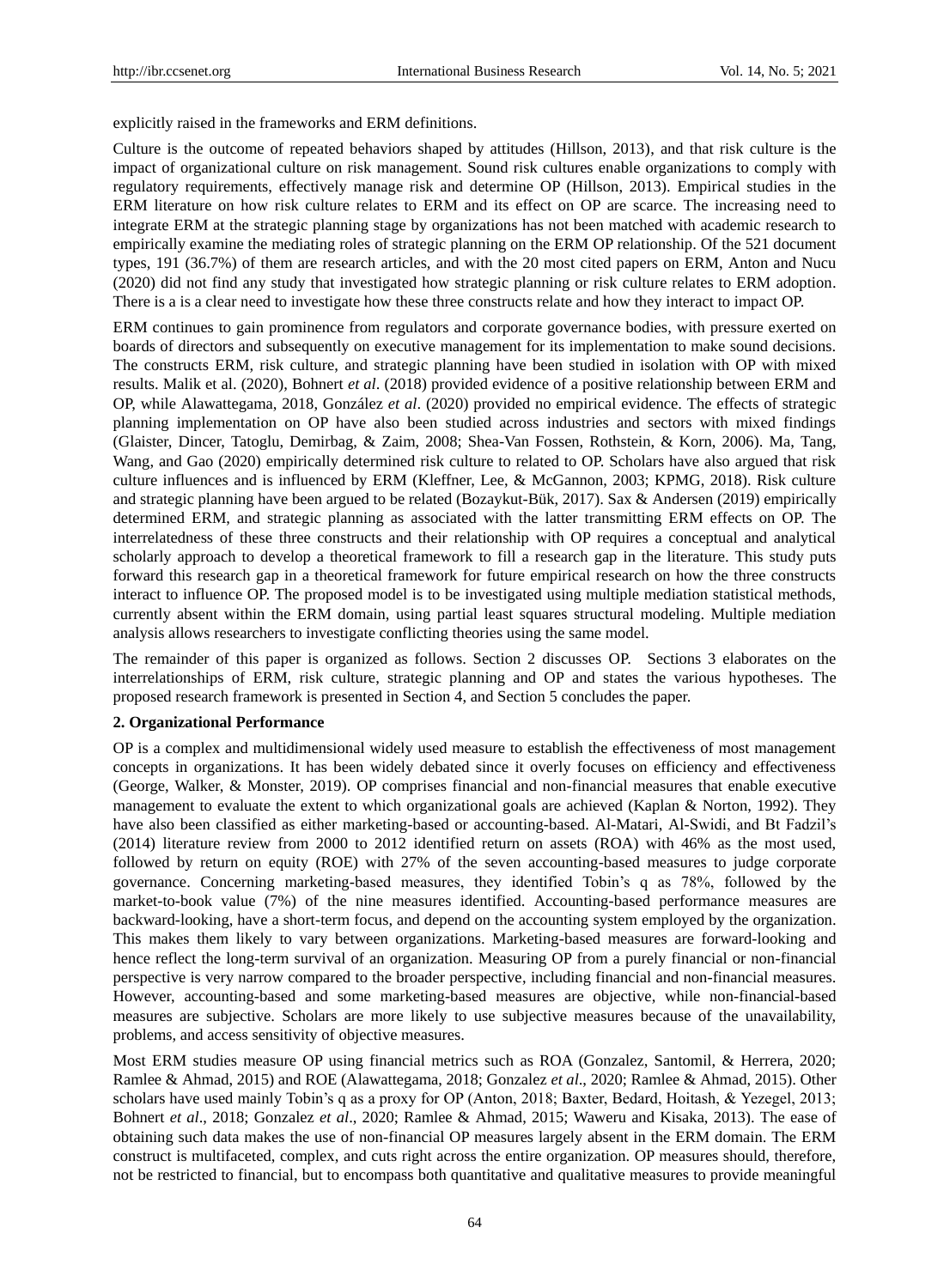conclusions. The varied measures of OP presented in the ERM academic literature limit research into ERM and its practical implementation effectiveness (Kopia *et al*., 2017). The integration of financial, and non-financial-based measures provides a clear and better view of an organization with which the effectiveness of ERM can best be judged. Financial accounting measures tell the story of actions already taken and thus provide misleading signals for continuous improvement and innovation, while non-financial measures drive the future financial performance of an organization (Kaplan & Norton, 1992). The need for in-depth theoretical studies to investigate various dimensions of OP measurement continues to be advocated in the literature (George *et al*., 2019).

Kaplan and Norton (1992) Balanced Scorecard (BSC) is a measurement technique that incorporates both financial and non-financial measures to provide a comprehensive view of an organization. It links performance measures from the four perspectives of financial, customers, internal business, and innovation and learning. Viewing an organization from these four perspectives is an integrated approach that matches well with the integrated risk management approach of ERM. The BSC considers the various stakeholders' interests in the organization, making it an appropriate measure of organizational effectiveness. A strong limitation of the BSC is its failure to consider environmental, social, and ethical issues which are of increasing strategic importance for organizations. These significant limitations gave rise to the Sustainable Balanced Scorecard (SBSC), which considers these strategic issues. The integration of these strategic issues into the BSC is prompted by instrumental, social or political, and prescriptive theoretical views (Hansen & Schaltegger, 2016). The SBSC is in line with the "legitimacy theory," which requires organizations to operate in line with the norms of their physical areas of operation.

The first modification of the BSC, SBSC-4, was introduced to embed the four components of the environment, safety and health performance, employment practices, and community investment into each of the four original BSC perspectives (Jassem, Zakaria, & Che Azmi, 2020). SBSC-5 then followed SBSC-4. The fifth perspective of sustainability parameters was introduced separately from the four perspectives of the BSC, thereby giving birth to two different schools of thought of SBSC-4 and SBSC-5 (Jassem *et al.*, 2020). The challenge faced by scholars is to decide which architecture to adopt as various recommendations are presented in the literature about the integration process. This has led to various SBSC architectures. Scholars have discussed in the extant literature the challenges in embedding sustainability parameters into the four traditional perspectives, SBSC-4, suggesting their clustering into a fifth perspective to reduce complexity (Hansen & Schaltegger, 2016; Huang, Pepper, & Bowry, 2014; Jassem *et al*., 2020). The difference between SBSC-4 and SBSC-5 is significant only if strategic risk information is incorporated into the sustainability perspective (Jassem *et al.*, 2020). Hansen and Schaltegger (2016) proposed a two-dimensional typology for a generic SBSC architecture based on an organization value system and its corporate sustainability strategy to simplify the choice of architecture. While the debate in the academic literature continues about the use of SBSC-4 or SBSC-5, other scholars have also advocated for the SBSC modification. Chaker, Manouar, and Idrissi (2017) presented a dynamic adaptive SBSC (D-ASBSC) framework developed from a combination of multi-criteria decision-making methods (MCDM), fuzzy logic, and system dynamic modeling. It is worth noting that the adoption of the SBSC is fraught with difficulties, as social impacts are more difficult to measure and quantify.

The ambiguous empirical evidence on the usefulness of ERM implementation can be explained by the difficulties in operationalizing and measuring the ERM construct on the one hand and the onerous task of identifying and integrating the complex and multidimensional OP measures. This paper proposes the adoption of the SBSC-5 to measure OP to address the conceptual and empirical gaps in the literature. This proposition is taken from the position of the "Harvard policy model," Andrews (1980), which states that the success of an organization is dependent on the extent to which the organization fits within its environment, and the "Legitimacy theory."

# **3. ERM, Risk Culture, Strategic Planning and Organizational Performance**

ERM academic scholars continue to find it challenging to evaluate the level of ERM implementation in organizations because of the varied definitions of the ERM concept (Kopia *et al.*, 2017). A research criterion to be used in the assessment of ERM implementation has also been limited (Waweru & Kisaka, 2013). Academic researchers have measured the constructs by hiring announcements of a chief risk officer or someone with a similar designation (Pagach & Warr, 2011), keywords search in known databases (Anton, 2018; Gordon, *et al*., 2009; Lechner & Gatzert, 2017), ERM ratings of Standard & Poor's (Bohnert *et al*., 2018, Baxter *et al*., 2013), firms survey using either self-developed questionnaires (Annamalah, Rahman, Marthandan, & Logeswaran*,* 2018; Beasley *et al.,* 2015; Brustbauer, 2016; Ramlee & Ahmad, 2015; Sax & Andersen, 2019) or well-established ERM frameworks (Alawattegama, 2018; Aleisa, 2018; Kasim & Hanafi, 2017; Lundqvist,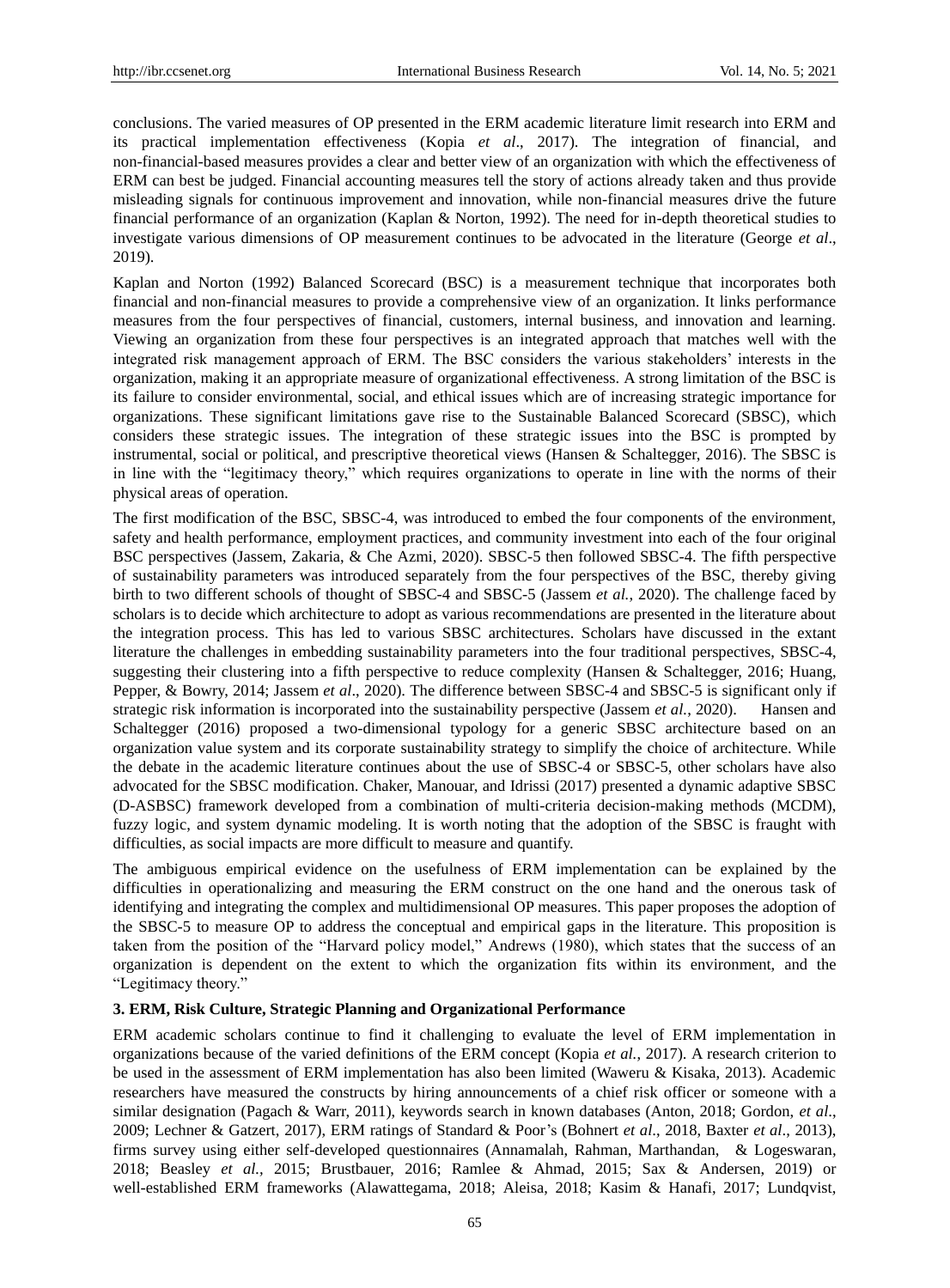2014). The various measures of the ERM construct partially contribute to the different and contradictory evidence so far provided (Adam, Soliman & Mahtab, 20021). ERM is a comprehensive risk management tool whose implementation affects all aspects of an organization. Any attempt to measure it must be equally comprehensive to capture all organization features and must be multifaceted (Adam *et al*., 20021).

Unlike other measurement-centered practices such as value-based management, BSC, or activity-based management, with a focus on past performance, ERM has a complete focus on potential events. This creates difficulty for researchers and practitioners to readily make available a unique and identifiable measurement technique (Mikes & Kaplan, 2014). ERM measurement should not be limited to the presence of a designated person within the organization, the implementation of a specific international framework, measures provided by rating agencies, presence of a risk committee at the board level, and availability of risk maps, but through a detailed investigation of how an organization implements its risk management and governance processes over time. The positive effect of ERM on OP is not complemented by a mere risk committee at the board level but by a strong board-level risk committee governance (Malik *et al*., 2020). The ERM proxy of 1 or 0 is established on the assumption that the firm has a full ERM implementation or none at all, which is not usually the case. Dichotomous measures of constructs can potentially bias the significance of the construct performance relationship (Shea-Van Fossen *et al*., 2006). An appropriate approach to measure ERM implementation is to determine the purpose of ERM and what constitutes its main components (Lunqvist, 2014). Thus, ERM firms are better identified and compared with each other and determine their true value-creating capabilities.

ERM academic research has so far treated the concept as self-evident and has failed to answer whether its use can be proven by its more than apparent popularity (Mikes & Kaplan, 2014). This requires a concise identification of ERM processes and maturity within the organization (Kopia *et al*., 2017). However, comprehensive measurement of ERM is possible where there is full disclosure of an organizations' risk management processes, structure, and governance. A systematic and empirical ERM literature search by Anton and Nucu (2020) from 2008 to 2019 identified the four streams of research on its adoption, driving factors for its adoption, its implementation effects, and other aspects that are exclusive of the roles of risk culture and strategic planning.

The relationship between ERM and OP has been extensively studied (Anton & Nucu, 2020), with most studies concentrated on developed economies. Previous studies conducted by scholars (Anton, 2018; Bohnert *et al*., 2018; Florio & Leoni, 2016; Gordon, *et al*., 2009; Lechner & Gatzert, 2017; Malik *et al*., 2020; Sax & Andersen, 2019; Waweru & Kisaka, 2013) revealed a positive relationship between ERM and OP, while others found no effect of ERM implementation on OP (Agustina & Baroroh, 2016; Alawattegama, 2018; González *et al*., 2020; Li *et al.*, 2014). However, the increased need for ERM adoption continues to be supported by practitioners and academic scholars.

ERM is a complex phenomenon that requires several periods for full implementation. Most of the identified studies in the literature use data over one year, thereby limiting the study findings on the usefulness of ERM on OP. Longitudinal studies on ERM are required to provide a comprehensive measure. Gordon *et al*. (2009) noted that the relationship between ERM and OP depends on correctly matching ERM with environmental uncertainty, industry competition, size of the firm and its complexity, and monitoring from the side of the board of directors. ERM implementation should be carried out in conjunction with contextual variables in an organization's environment (Gordon *et al*., 2009).

The mixed findings of these studies can be attributed to methodological problems in measuring ERM and OP. Besides, the exclusion of the critical variables of risk culture and strategic planning as mediators on the relationship between ERM and OP may contribute to the inconsistent findings. To address this knowledge gap, this paper strongly argues that the positive effect of ERM on OP is indirect since it could be mediated by risk culture and strategic planning; hence, the following hypothesis is proposed.

### *Hypothesis 1 Enterprise Risk Management is not Directly Related to Organizational Performance*

Risk culture gained prominence among professionals after the 2008 global financial crisis (GFC) (Bott & Milkau, 2018). Its weakness played a vital role in this financial crisis as well as more recent London Interbank Offer Rate, Payment Protection Insurance and "London Whales" scandals (Ashby, Power, & Palermo, 2014). The current procedures in assessing risk culture continue to grow and have not reached the level where extensive competence in risk culture is widely accessible (Australian Prudential Regulatory Authority -APRA, 2016). There are a few theoretical and empirical studies on the subject, with most studies on risk culture based on the cultural theory perspective (Śliwiński & Klapkiv, 2016). Studies on risk culture have been carried out in two different dimensions, measurement and its relationship with OP. Measurement of risk culture, which is just a tool, has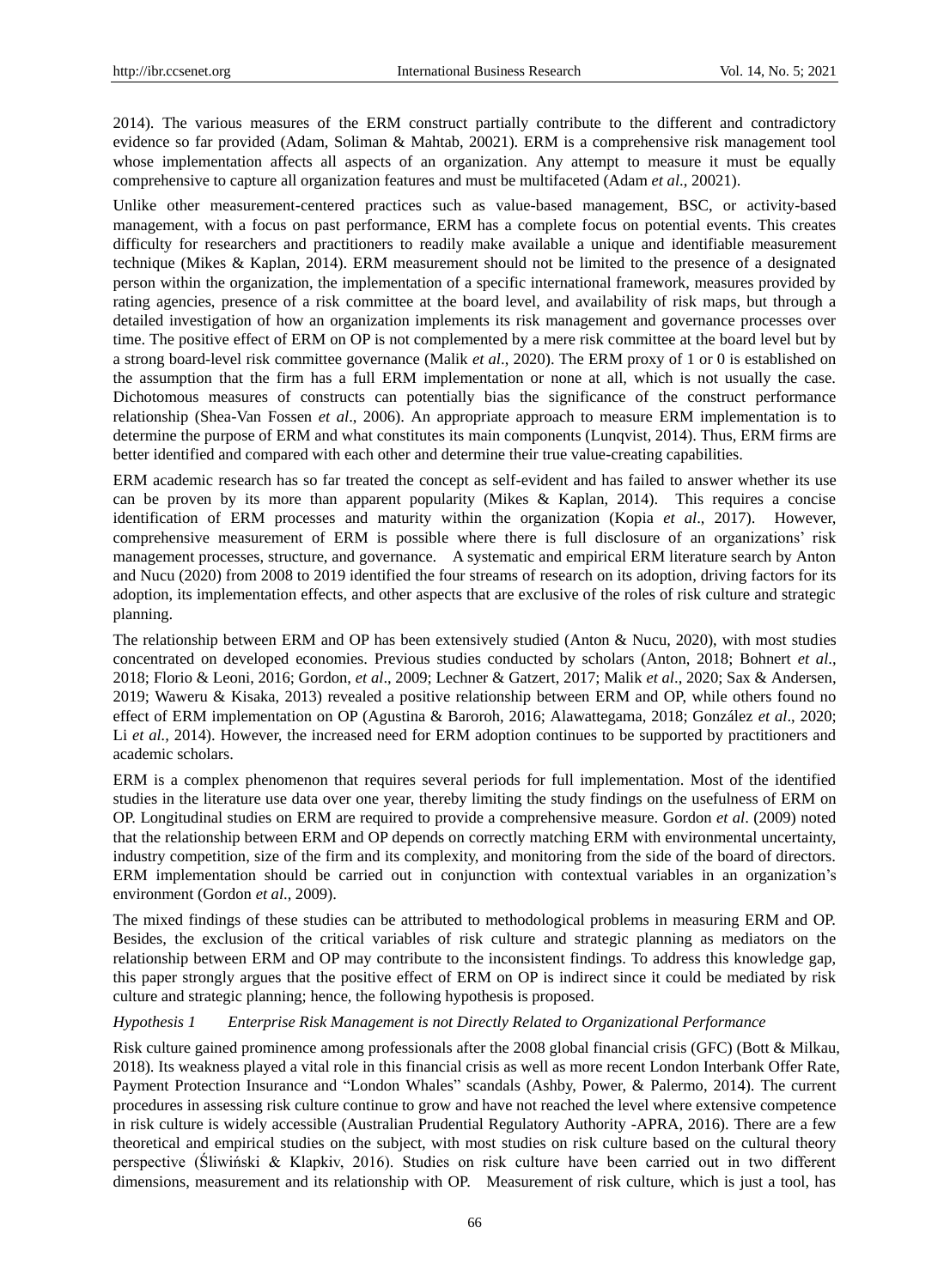attracted a lot of research, while research on the effects of risk culture on OP has been limited. A comprehensive literature review by Shahzad, Lukman, Khan, and Shabbir (2012) finds that corporate culture strongly influences organizational processes, employees, and performance. Highly committed employees whose norms and values are the same as those of the organizations help organizations achieve higher performance. A strong organizational culture influences an employee's decisions and behavior within the organization. Bui, Fang, and Lin (2018) empirically determined risk culture as the most significant variable in predicting crisis performance. The relationship between risk and firm performance is hardly linear and one-to-one and the risk appetite of an organization must reflect its culture (COSO, 2017). Ma et al., (2020) empirically established that risk culture positively impacts performance with a more substantial influence in developing economies than in developed economies. The paper strongly argues that the behavior of organizational employees concerning risk management strongly influences its performance and states the following hypothesis:

#### *Hypothesis 2 Risk Culture is Positively Related to Organizational Performance*

Strategic planning and OP are critical areas for examination in strategic management studies, with hardly any uniformity in the application of the strategic planning construct (Boyd & Reuning-Elliott, 1998; Shea-Van Fossen *et al*., 2006). Empirical evidence on the relationship between the two constructs is mixed and ambiguous (Glaister, Dincer, Tatoglu, Demirbag, & Zaim, 2008; Haleem, Jehangir, & Ullah, 2019; Musi, Mukulu, & Oloko, 2018; Shea-Van Fossen *et al*., 2006; Sosiawana, Ramli, Mustafa, & Yussof, 2015). The inconsistent results are mainly due to the unavailability of a generally accepted definition and estimation technique for the strategic planning construct (Shea-Van Fossen *et al*., 2006). The first empirical study on the relationship by Thune and House in 1970 provided the impetus for academic debate on the relationship between the constructs. They failed to find definitive proof of the efficacy of formal strategic planning (Shea-Van Fossen *et al*., 2006). George *et al*. (2019) conducted a meta-analysis of 87 correlations from 31 empirical studies. They concluded that strategic planning has a positive, moderate, and significant effect on OP across industries and countries and that this effect is strongest when strategic planning is measured formally. Shea-Van Fossen *et al*. (2006) meta-analysis of 39 identified studies on the relationship between constructs indicates a minute but significant relationship between the constructs. The conflicting results of these studies make the overall results inconclusive and that the studies did not prove their merit. As noted by Shea-Van Fossen *et al*. (2006), methodological deficiencies in various studies are a vital contributor to the mixed results of studies investigating the nature of the relationship.

Planning is evident for modern-day organizations. They operate in a business landscape that is described as volatile, uncertain, complex, and ambiguous (VUCA); a military terminology now used in management studies. Strategic planning forms an essential aspect of strategic management, and it is generally considered to be a process undertaken by an organization to define its direction and take concrete actions to distribute its resources to seek the stated direction. It is a methodological process of imagining a desired future state and interpreting this vision into widely defined goals, objectives, and the related set of actions to achieve them. Strategic planning involves recognizing future goals and allocating resources to attain these goals (Sosiawani *et al.*, 2015). Strategic planning is also about learning, increasing organizational possibilities, discovering organizational fit with the environment, and finding and telling compelling stories about the future. It is therefore assumed by scholars that organizations that plan strategically perform better than those that do not. Strategic planning is considered to be the compelling action organizations take to move from their current status quo to their desired future state which makes them competitive using their available resources efficiently. This bears on the "Resource-Based View" (RBV) theory of the firm. The ability to develop and implement a strategic plan that can provide superior performance is dependent on the resources at the firm's disposal. According to the RBV, the strategic goal of the firm is value creation and capture from its capabilities and resources (Rigtering, Eggers, Kraus, & Chang, 2016). The motivation for adopting strategic planning in an organization is to create value for its stakeholders. Organizational efforts should align coherently to achieve this impact, with the success of its implementation assessed externally from a stakeholder value perspective (Fisher, 2018). For the process of strategic planning to be a success and value created, the vision, mission, values, and objectives must be well communicated to all those responsible for its implementation, and they should be fully involved in the entire process itself. The plan must be produced in a timely fashion with performance measurement metrics and an ongoing system for monitoring, progress review, and updating of the strategic plan (Fisher, 2018).

The strategic planning OP relationship has been widely reported in developed economies, particularly the USA (Glaister *et al*., 2008), with very few studies in developing economies, Africa in particular (Namada, Bagire, Aosa, & Awino, 2017). With data from Africa, scholars have been able to find support that strategic planning improves OP (Chavunduka, Chimunhu, & Sifile, 2015; Donkor, Donkor, & Kwarteng*,* 2018; Musi *et al*., 2018; Namada *et al*., 2017). From a developing economy perspective, Dibrell, Craig, and Neubaum (2014), and Sax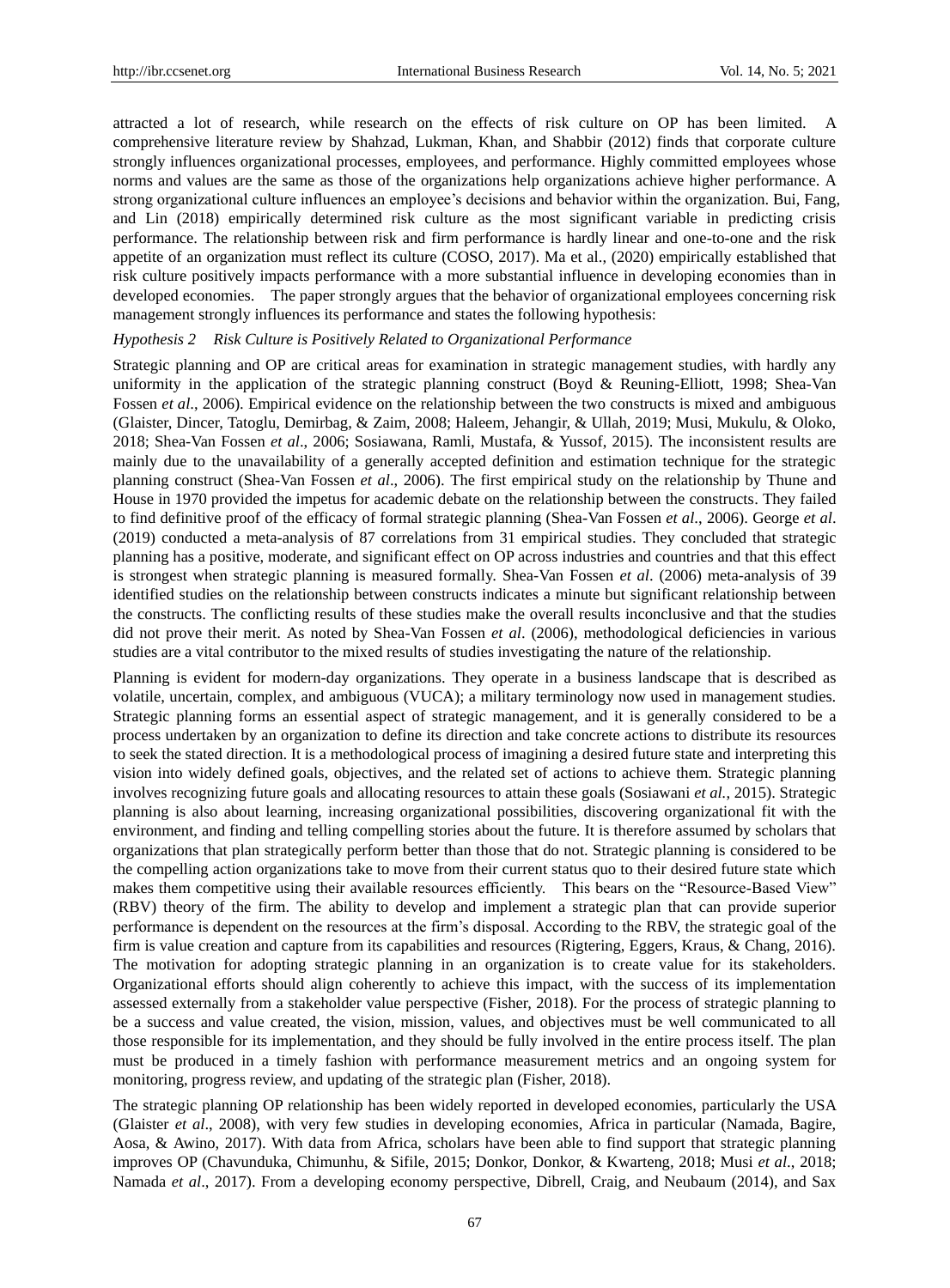and Andersen (2019) found a strong positive association between strategic planning and OP. On the contrary, Walheiser, Schwens, and Engelen (2019) affirm that no relationship exists between formal strategic planning and company performance. Rigtering *et al.* (2017) studied 2,506 organizations in nine different areas (ranging from manufacturing to services) from developed (Germany, the Netherlands, the USA, and Spain) and emerging countries (India, China, and Malaysia) and concluded that strategic planning drives performance. Statistical evidence from their study indicates that strategic planning positively influences OP, with a more substantial impact on emerging economies than in advanced economies.

Research on the nature of the relationship between constructs continues to be reported in the academic literature. These studies are still characterized by several limitations, warranting further theoretical investigations based on sound theory and statistical tools. The lack of local literature in certain circumstances to underpin the constructs of strategic planning and OP has limited research from this perspective. However, the conducted studies provide a foundation in terms of literature to further investigate the positive effects of strategic planning on OP from a broader perspective based on solid theory and statistical analysis. Most of the studies reported have failed to view strategic planning as a multidimensional activity that requires strong statistical methods (Chavunduka *et al.* 2015). Individual firm characteristics and deficiencies in study methodology are contributing factors that positively influence the relationship between strategic planning and OP (Shea-Van Fossen *et al*., 2006). Scholars critical of the strategic planning positive effects on OP have cited the non-inclusion of control variables such as industry sector, firm size, and the turbulent environment in such studies to have provided positive impact. A firm's size has been determined not to be a contextual variable in the strategic planning OP relationship (Rigtering *et al.,* 2017). However, the industry sector has been established as a determinant. Donkor *et al.* (2018) found that firm size and age, but not industry had a significant positive association with performance. Glaister *et al*. (2008) affirm that firm size, the organization's industry, and industry turbulence are positively associated with strategic planning. Studies that have controlled for the industry have provided a greater effect size on the nature and type of relationship between constructs and are not significant for larger firms (Shea-Van Fossen *et al*., 2006). The results for the contextual variables are also inconsistent.

Self-reported performance data are more biased, perhaps reporting significantly higher performance results than archival data, such as audited financial statements (Shea-Van Fossen *et al*., 2006). Studies in which strategic planning has been measured dichotomously provide insignificantly and almost zero coefficients of the relationship between constructs as opposed to studies that have measured strategic planning with some level of sophistication, giving results with a highly significant positive relationship (Shea-Van Fossen *et al*., 2006). Despite the continued importance of strategic planning and performance in the normative literature, much attention has not been attached to sound empirical research on the management concept. The principles of strategic planning have universal applications, but national differences in strategic planning exist. Country-dependent factors influence business culture, and the effects of different national trading circumstances limit the generalizability of the results. To present a new empirical affirmation of the relationship between the two constructs and from the foregoing controversy, this paper argues that if strategic planning and OP are comprehensively measured as multidimensional items, the following hypothesis is proposed:

#### *Hypothesis 3 Strategic Planning is Positively Related to Organizational Performance*

The limited academic research on how risk culture influences ERM warrants academic investigations on the role of risk culture in ERM implementation. Culture is the main element of ERM, and the risk culture of an organization can significantly impact its ability to take strategic risks and fulfill its aspired goals and objectives (COSO, 2017; Institute of Risk Management - IRM, 2012). ERM provides the framework and defines the various risk management processes to use together with the organization's aspired values. In contrast, the risk culture is about the perceived rules and norms considered to be rational and important. Risk culture and ERM are ingrained, affecting each other, and risk culture serves as a foundation for effective risk management (KPMG, 2018). The decision to adopt and implement an ERM program is dependent on the organization's culture, which can inhibit the effectiveness of ERM implementation (Kimbrough & Componation, 2015; Kleffner *et al.*, 2003; Viscelli, Beasley, & Hermanson, 2016). Suppose risk culture and organizational culture have a direct relationship with each other and the latter is a deterrent to ERM implementation. In that case, one can infer that risk culture is also a deterrent to ERM implementation.

The importance of culture has been highlighted in all the major ERM frameworks. COSO's (2017) definition of ERM explicitly raises the importance of culture and it is also underscored in its first principal component, "Governance & Culture." This can be attributed to the increasing attention, focus, and significance of the culture of risk within ERM. Risk practitioners have opined that risk culture impacts all aspects of ERM, with the likelihood of affecting decision making. It is a powerful ERM foundation that combines each component of risk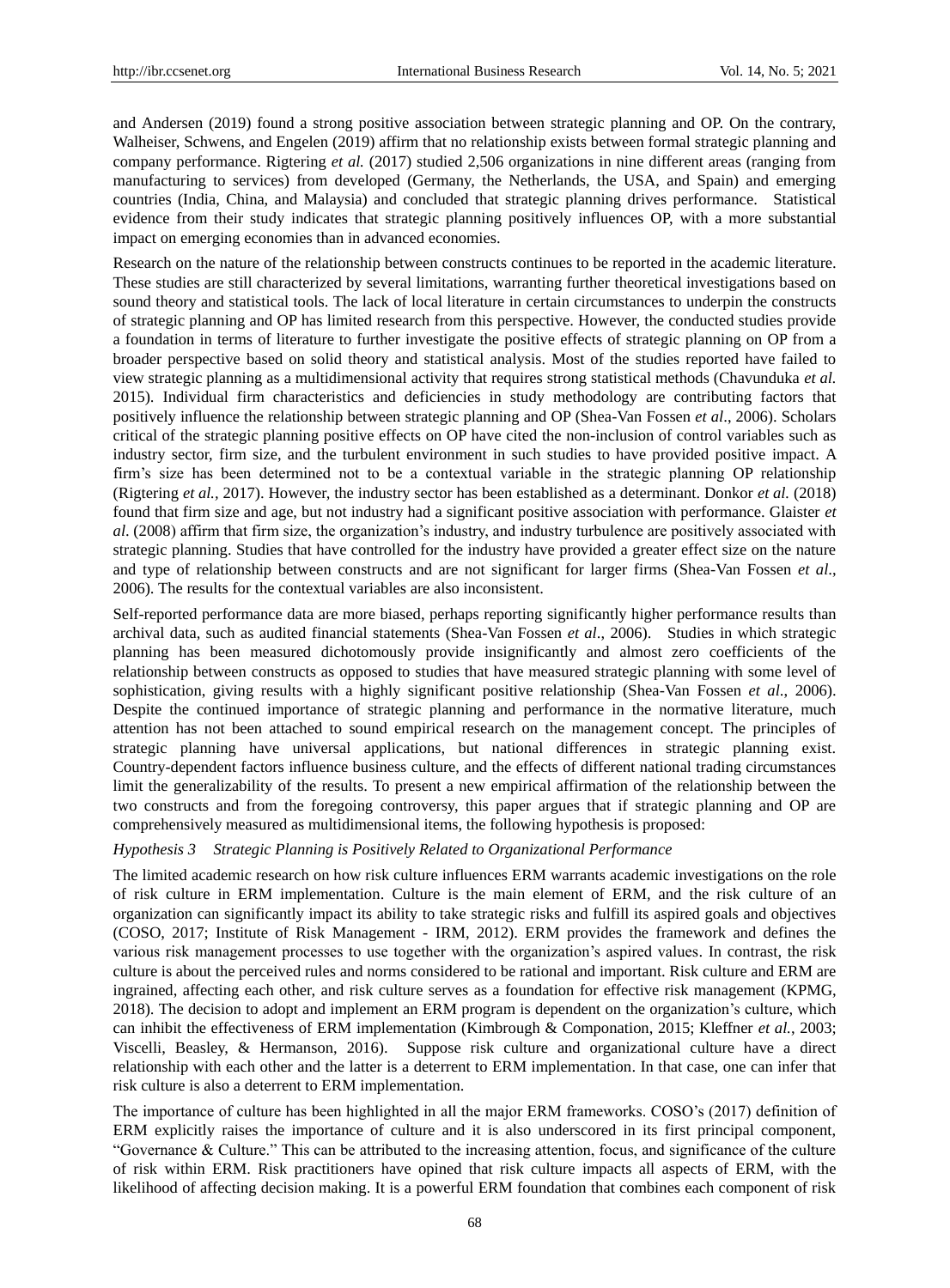management. Risk culture is crucial for the effective implementation of the processes and practices of risk management. An organization's risk appetite must reflect its culture (COSO, 2017) and that an entity's approach to risk positively or negatively impacts its risk management process. The realization of a sound ERM is dependent on the embedment of an organization's risk management framework into its structure, processes, and culture (IRM, 2012). The 2008 GFC created an increase in the advancement of risk cultures in organizations and the need for financial authorities to ask financial institutions for direction and guidance on its management to recover from financial instability (Bott & Milkau, 2018; Marshall, 2016). According to the Financial Stability Board -FSB (2014), **"***A sound risk culture consistently supports appropriate risk awareness, behaviors, and judgment about risk-taking within a strong risk governance framework.***"**

Risk culture is an important attribute of risk management, requiring the total comprehension of everyone in the organization from the board level. The benefits of ERM implementation cannot be achieved if risk culture is not embedded at all levels of the organization. There is insufficient empirical evidence on the relationship between ERM and risk culture, which calls for an academic investigation into how risk culture and ERM are naturally related and how the former influences the latter (Viscelli *et al.*, 2016). The efficiency and dynamics of ERM activities are better understood by organizations that consider their culture than those without it (Ahmed & Manab, 2016). Thus, this paper argues strongly that there is a direct correlation between ERM and risk culture and hence the stated hypothesis.

### *Hypothesis 4 ERM is Positively Related to Risk Culture*

Studies have shown that theoretical and empirical research on risk culture is scarce, although there is a wealth of commentary on strategic planning (Bozaykut-Bük, 2017). An institution's resilience to a considerable extent depends on its risk culture. Strategic planning involves taking hard long-term choices to make organizations resilient in the future. Senior management's strategic planning process is based on the "upper echelon theory," since senior management views their situations and that of the organization through their personalized lenses. Nevertheless, the implementation of the plan itself is the responsibility of everyone in the organization. Each strategic choice is accompanied by its own set of risks. The behavior of organizational employees about managing these risks and the implementation of the strategic plan is crucial. An organization with a risk-aware culture embedded throughout the organization is most likely to strategically plan well; fully and effectively implement its strategic plan. Bozaykut-Bük (2017) posited that for organizations to nurture risk management culture strategically, risk culture should be mapped in strategic planning on an instrumental and symbolic level. The instrumental level involves the introduction of analytical tools to detect and control risk, while employees' attitudes toward risk are captured at the symbolic level. Therefore, this article argues that risk culture and strategic planning are related, and that the following hypothesis is worth investigating empirically.

### *Hypothesis 5 Risk Culture is Positively Related to Strategic Planning*

COSO's (2017) ERM definition stresses the exigency to combine ERM with strategic planning. Since 2004 when COSO released its first ERM framework, organizations still do not implement ERM and strategic planning jointly (Pierce & Goldstein, 2018). When ERM and strategic planning are integrated, organizations can understand their risk appetite in the pursuit of their goals and objectives. The organization is also well placed to comprehend if the strategy and the business objectives are aligned, the characteristics and magnitude of risk faced and realized because of the adopted strategy (COSO, 2017). When organizations fail to integrate ERM and strategic planning, they shall craft strategic initiatives, objectives, and goals, which do not foresee obstacles in acquiring firm value. ERM must be implanted in the strategic planning process to increase the organization's value (Bromiley, McShane, Nair, & Rustambekov, 2015; Frigo & Anderson, 2011). In the strategic planning process, an organization should identify its risks, state its risk appetite and tolerance level (Bozaykut-Bük, 2017). The benefits of integrating ERM and strategic planning have not been fully realized, with organizations struggling to do so (Viscelli *et al*., 2016). The failure of organizations to link ERM and strategy closely yields minimal beneficial impacts on performance (Viscelli *et al*., 2016). Organizations tend to view ERM as a strategic tool when they state their risk appetite in the strategic planning process. From a European context, Sax and Andersen (2019) were able to provide empirical evidence that ERM and strategic planning are related. The study argues that ERM and strategic planning are associated, and that the following hypothesis is proposed:

#### *Hypothesis 6 ERM is Positively Related to Strategic Planning*

Risk management processes flourish in a cultural context in which organizations implement well-designed risk cultures (Marshall, 2016). The success of an ERM relies on the active involvement of all organizational employees in proactively reacting to threats and seeking opportunities. A sound risk culture controls inappropriate risk-taking by employees and protects an organization from the dangers of reckless risk-taking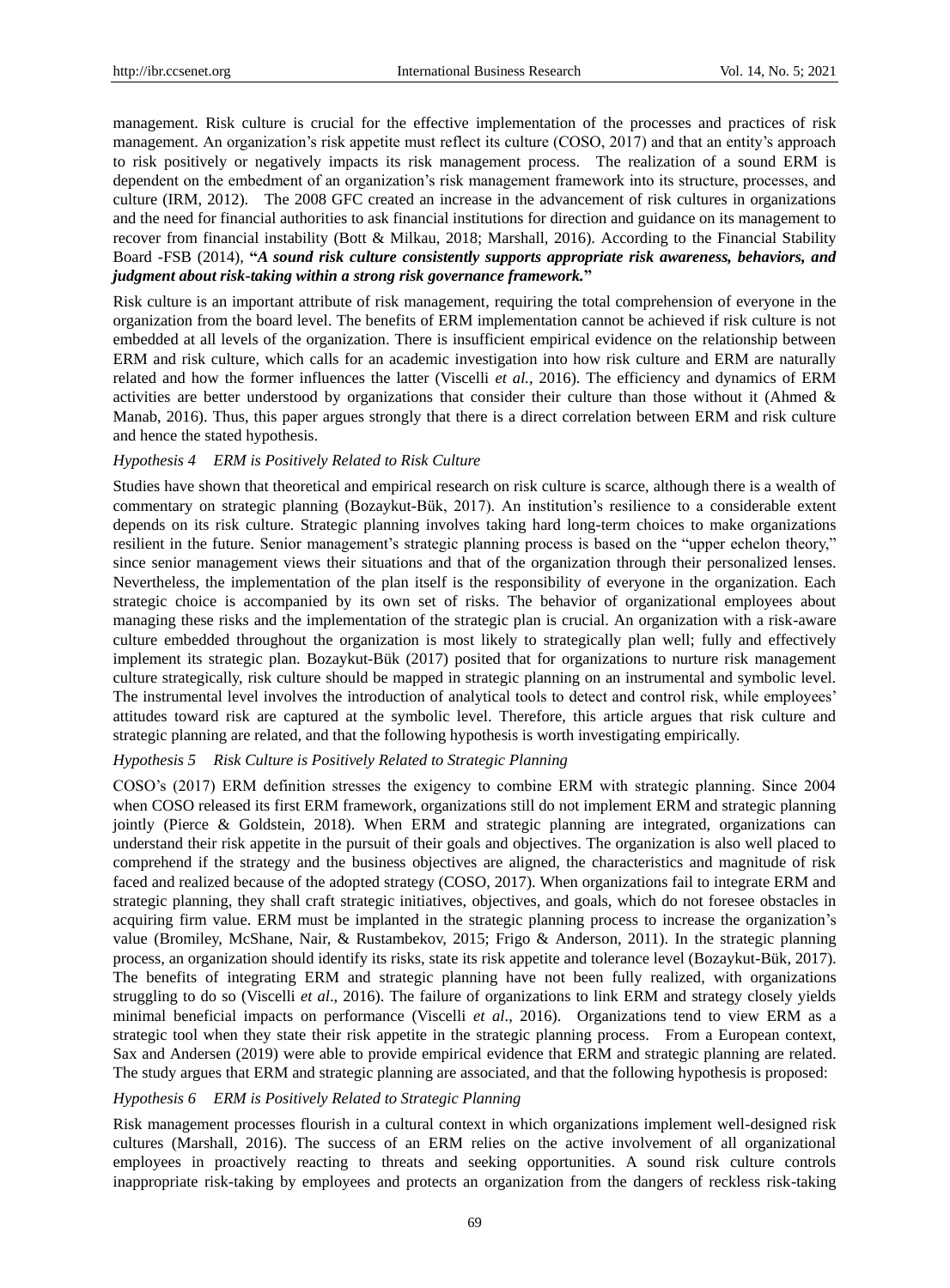behaviors. Organizations that develop and integrate sound risk cultures in their ERMs are expected to provide superior OP. The objective of risk culture is for institutions to put in place, maintain and align appropriate risk cultures with corporate values, objectives, and risk appetite. This will minimize the potential for unwanted behaviors that endanger the organization's financial well-being (APRA, 2016). The value of a firm is enhanced if risk culture is a well-fitting part of the business processes and practices of the organization. Also, risk culture can enhance current processes and aid firms in continuously managing and reducing the current and evolving threats that they continuously encounter in a dynamic environment (Baxter & Vermeulen, 2013). However, there is insufficient empirical evidence on the relationship between ERM and organizational culture and how they impact OP (Kimbrough & Componation, 2015).

An effective ERM can be achieved when organizational leaders integrate their structure, culture, and processes into their risk management framework (IRM, 2012). The development of sound risk cultures in organizations is one of the outcomes of the 2008 GFC (Marshall, 2016). This crisis forces financial authorities to ask financial institutions to appropriately execute risk management within a sound risk culture to once again become financially stable (Bott & Milkau, 2018). From a banking perspective, Brian Moynihan, CEO of Bank of America, stated in January 2014 that: *"Individual accountability is at the heart of our risk culture- this means that each employee is responsible for understanding and complying with all applicable policies, completing all mandatory risk-related training, and for using his or her judgment to the management of risk in their daily business activities."* In the same year, the FSB, in their April 2014 report on "Guidance on Supervisory Interaction with Financial Institutions on Risk Culture," emphasized the need for a sound risk culture for effective risk management. *"A sound risk culture consistently supports appropriate risk awareness, behaviors, and judgment about risk-taking within a strong risk governance framework"* (FSB, 2014).

Several studies have indicated that risk perception is environment-dependent and varies among people, ages, organizations, and countries (Śliwinński & Klapkiv, 2016). The formation of risk culture is dependent on the nature of the organization and the availability of information on the occurrence of events. For an ERM system to function fully and coordinated well, a strong risk culture must be established across the entire enterprise (Gatzert & Martin, 2015). Other scholars have investigated the relationship between risk culture, ERM, and other variables. Empirical evidence has shown that risk culture moderates the relationship between leadership comprising the board of directors, executive management, and chief risk officer with ERM implementation (Selamat & Ibrahim, 2018). Kimbrough and Componation (2015) empirically investigated the correlation between organizational culture and ERM implementation. The results of the study supported the hypothesis of a strong and direct relationship between organic cultures and ERM implementation levels. Therefore, this paper argues that, rather than investigating the direct correlation of ERM on OP, this relationship could be mediated by risk culture; hence, the following hypothesis is presented:

### *Hypothesis 7 Risk Culture Mediates the Relationship between ERM and Organizational Performance*

The ERM definition by COSO (2017) stresses the fact that it is a procedure to be applied in a strategy setting, indicating the inevitable connection between ERM and strategic planning. Since 2004, when COSO released its first ERM framework, organizations continue to implement the fragmented procedure of risk management and fail to integrate it into strategic planning (Pierce & Goldstein, 2018). The purpose of the COSO 2017 ERM framework is to address this issue. When ERM is integrated with strategic planning, organizations can better understand the nature, type, and magnitude of risk to tolerate while pursuing its intended direction. Furthermore, management shall have the capacity to know whether the strategy and business objectives are moving in the same direction. They shall also be guided by the type and magnitude of risks they will face as a result of the chosen strategy and what type of risks and to what extent they face such risks in the implementation of the chosen strategy (COSO, 2017). When senior management fails to do this integration, the formulated strategic initiatives, goals, and objectives will fail to consider foreseeable obstacles that eventually affect OP's enhancement (Deloitte, 2017). The integration of ERM and strategic planning is thus mandatory for value addition in organizations (Bromiley *et al.*, 2015; Frigo & Anderson, 2011).

The integration process of the two constructs is yet to be fully achieved, with difficulties still encountered by organizations to fully take advantage of the benefits of ERM (Beasley *et al.*, 2018; Viscelli *et al.*, 2017). Academic research on the processes and activities required to incorporate ERM in the strategy-setting process is limited, creating a need for such research. When organizations integrate ERM and strategy poorly, the general impact on OP is minimal (Viscelli *et al.*, 2017). Beasley *et al.* (2015), in their study of 645 organizations in different industries, found that ERM is more likely to be perceived as a strategic tool when the entity states its risk appetite in the process of strategic planning. Firm value can be created if ERM is applied in strategy settings (Frigo & Anderson, 2011). Sax and Andersen (2019) empirically determined that strategic planning mediates the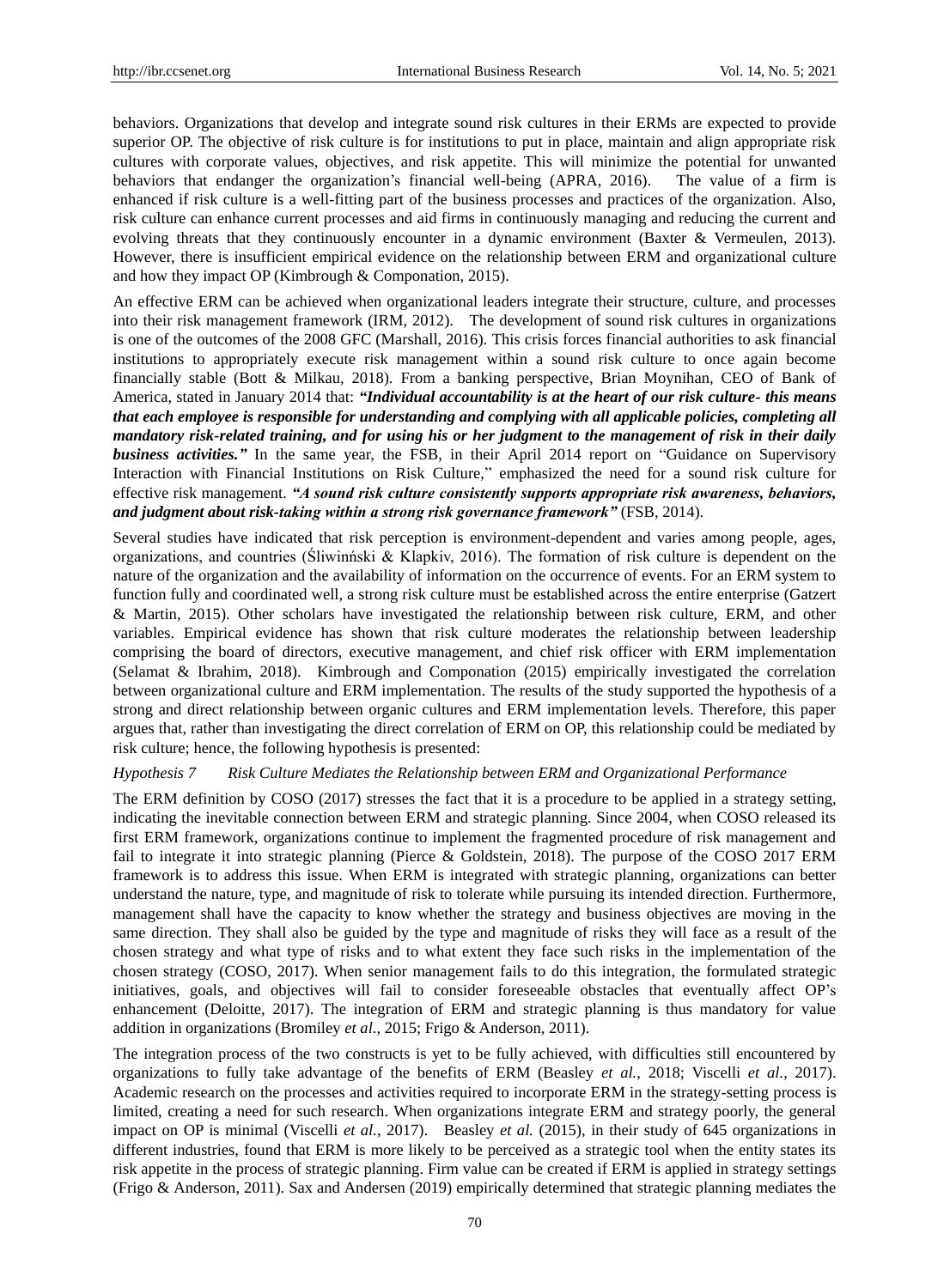effects of ERM on performance. By successfully integrating ERM with strategic planning with more emphasis on the latter and developing ERM into fundamental capabilities, firms can benefit from a competitive advantage (Sax and Andersen, 2019). Arguably, this study thus proposes the following:

#### *Hypothesis 8 Strategic Planning Mediates the Relationship between ERM and Organizational Performance*

Empirical studies have espoused positive significant relationships between each of the three strategic management concepts of ERM, risk culture and strategic planning with OP. Although there are contradictory results on the positive effects, the integration of all three concepts in instances where they all impact OP positively shall enhance superior firm value. Bozaykut-Bük (2017) strongly argues that strategic planning embedment of risk management and risk culture enhances competitive advantage in dynamic business environments. Sax and Andersen (2019) did not find full mediation of strategic planning on the ERM performance relationship, implying the possibility of other mediators such as risk culture. Osman and Lew (2020) qualitatively provided insights into the importance of risk culture in strategic decision-making, contingent upon certain factors. COSO (2017) recognizes that linking these three concepts enables organizations to create, preserve, and realize value. Employees are central to attaining organizational goals that are spelled out in the ERM and strategic planning processes. Proponents of the "Goal setting theory," states that the performance of organizations with goals is superior to those without goals and that goals ensure activities and resources are directed toward addressing fundamental issues with organizational preferences understood by the employees. Employees' behavior is thus central to ERM and strategic planning processes. How these three strategic management concepts interact to impact OP is not articulated in the literature to provide insights into empirical research, the aim of this paper. The analytical methods for testing multiple mediation hypotheses are relatively unknown (Preacher & Hayes, 2008). In contributing to the emerging debate, this paper strongly argues that ERM should be deployed within a sound risk culture and integrated into the strategic planning stage to improve OP. Thus, the following hypothesis is presented with the constructs of risk culture and strategic planning serving as mediators of the exogenous variable of ERM and the endogenous variable of OP.

*Hypothesis 9 Risk Culture and Strategic Planning Mediates the Relationship between ERM and Organizational Performance*

## **4. Proposed Research Framework**

The stated hypothesis can all be studied in a single framework, as shown in Fig. 1.0. In the proposed model, ERM has been modeled to casually influence risk culture and interact with strategic planning to cause OP.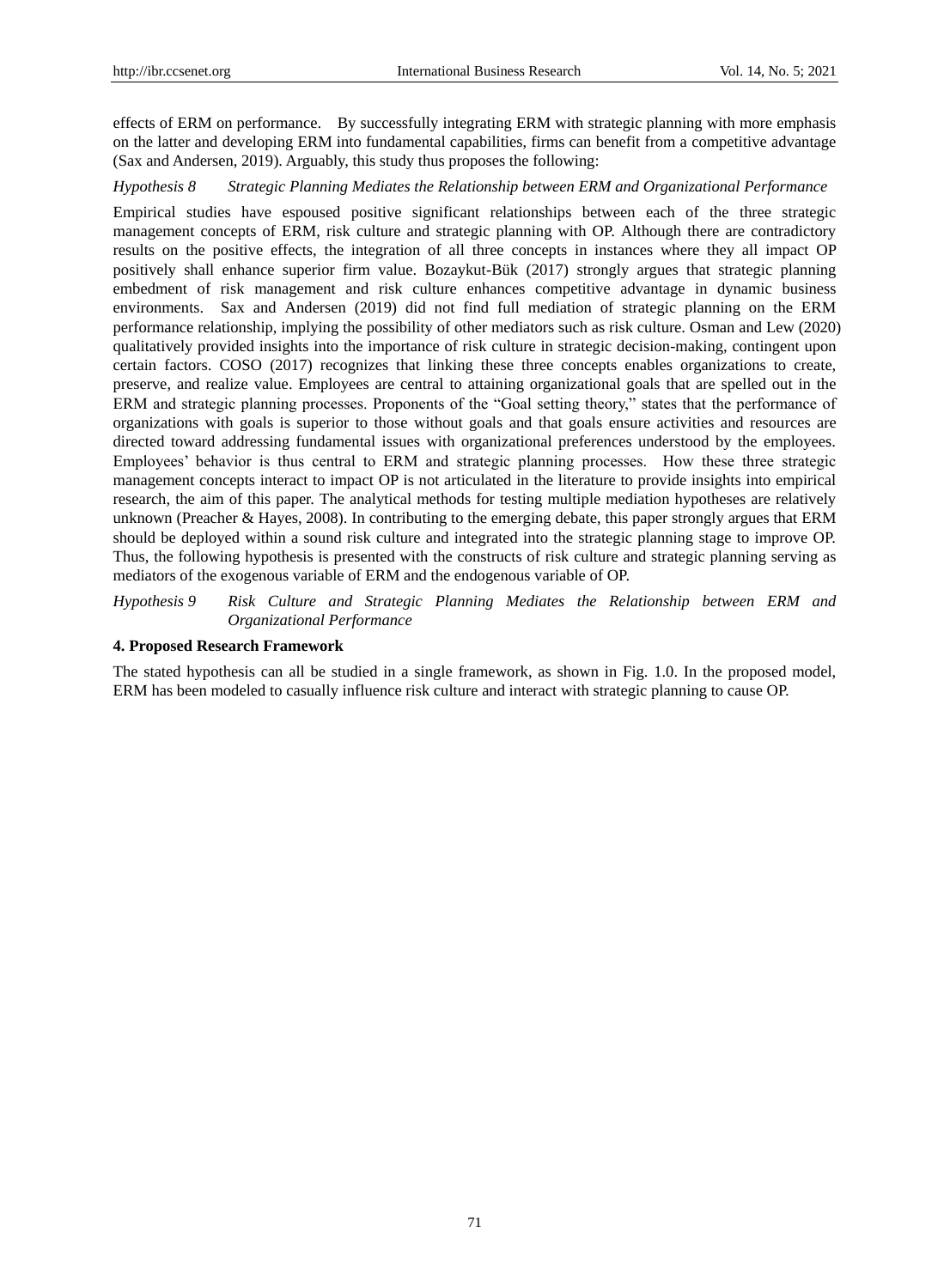

| E               |     | Independent Variable, ERM                      |
|-----------------|-----|------------------------------------------------|
| R               | =   | Mediator Variable, Risk Culture                |
| s               |     | Mediator Variable, Strategic Planning          |
| o               |     | Dependent Variable, Organizational Performance |
| ai, bi, d21. c' | $=$ | Variables Coefficients                         |
| es, er, eo      |     | <b>Error Coefficients</b>                      |
|                 |     |                                                |

The variables in the study are latent variables to be measured indirectly by multiple indicators and better analyzed using partial least squares structural equation modeling (PLS-SEM) which can analyze hidden structures in the model not measured directly (Hair, Risher, Sarstedt, & Ringle, 2019). A mediation test using the Sobel test, a parametric test that assumes normality in the distribution of product coefficients, requires substantial sample sizes (Aguinis, Edwards, & Bradley, 2016). The Sobel test lacks statistical power for very small sample sizes thus, this study further justifies the use of PLS-SEM which has the capability of handling small datasets as it separates the measurement model from the structural model in the analyses. Data on these constructs should be collected at the organizational level and hence characterized by smaller responses than surveys at the individual level, such as employees and customers. The parametric assumption of the Sobel test does not usually hold for the indirect effect and that the product of two coefficients that are normally distributed gives a product that is a non-normal distribution. The Sobel test also requires path coefficients to be unstandardized as inputs for the test statistic. A suitable mediation testing approach recommended by this study is the non-parametric bootstrap method that is not based on Baron and Kenny's (1986) casual step approach (Aguinis *et al.*, 2016; Zhao, Lynch, & Chen, 2010).

### **5. Conclusion**

Studies on the value relevance of ERM on OP remain reported with little attention paid to the mediating role of strategic planning on their relationship despite there is a clear need to do so. The extant literature is also silent on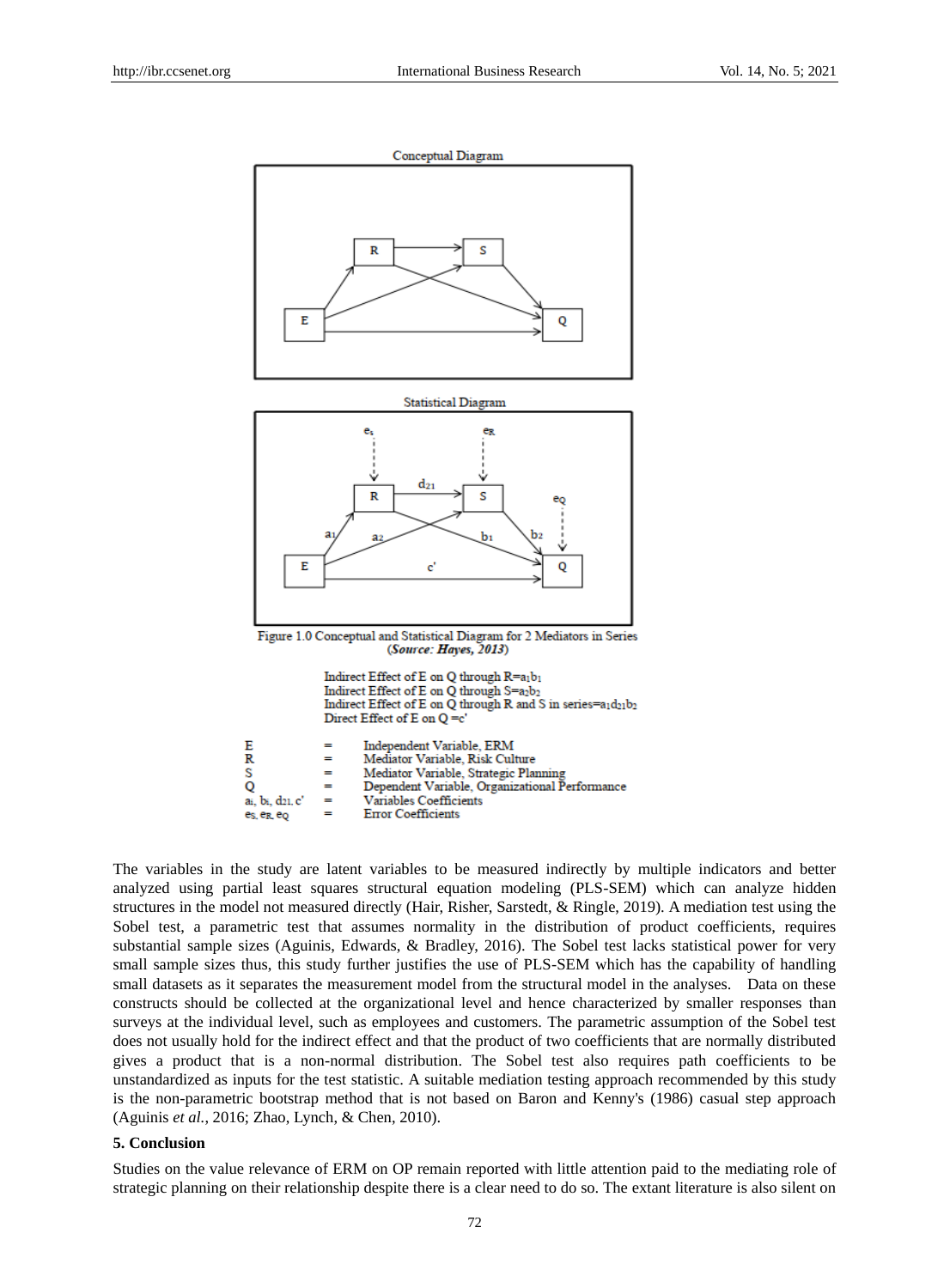the mediating role of risk culture on the ERM and OP relationship; never mind risk culture and ERM have been established to be related with risk culture also having a positive relationship with OP. Some methodically flawed evidence shows that ERM implementation substantially influences performance. However, the processes through which they exert this influence are still not very clear. To date, no empirical study has been identified that systematically traced the causal path of the effects of ERM on OP by examining the mediating influence of risk culture and strategic planning. ERM adoption does not merely lead to high performance, since other antecedents of OP may play a greater role. These revealed knowledge gaps revolving around the interrelationships of ERM, risk culture, strategic planning, and OP require academic research to advance theory on these constructs. The findings of this study provide evidence to risk practitioners on the need to establish ERM within a sound risk culture and integrate it in the strategic planning stage to improve the performance of their organizations. Further research is required to empirically study the proposed model and provide evidence as to whether ERM effects on OP are transmitted through risk culture and strategic planning. These empirical studies should be based on multiple mediation analysis that enables one to study several theories in a single model. The second-generation statistical tool of PLS-SEM that is widely used in other fields of study but relatively lacking in the ERM literature is recommended in such empirical studies.

#### **References**

- Adam, M., Soliman, A. M., & Mahtab, N. (2021). Measuring Enterprise Risk Management Implementation: A Multifaceted Approach for the Banking Sector. *The Quarterly Review of Economics and Finance.*  https://doi.org/10.1016/j.qref.2021.01.002
- Aguinis, H., Edwards, J. R., & Bradley, K. J. (2016). Improving Our Understanding of Moderation and Mediation in Strategic Management Research. *Organizational Research Methods, 20*(4), 665-685. https://doi.org/10.1177/1094428115627498
- Agustina, L., & Baroroh, N. (2016). The Relationship Between Enterprise Risk Management (ERM) And Firm Value Mediated through the Financial Performance. *Review of Integrative Business and Economics Research*, *5*(1), 128-138.
- Ahmed, I., & Manab, N. A. (2016b). Moderating Role of Board Equity Ownership on the Relationship between Enterprise Risk Management Implementation and Firms Performance: A Proposed Model. *International Journal of Management Research and Review*, *6*(1), 21-30.
- Alawattegama, K. K. (2018). The Impact of Enterprise Risk Management on Firm Performance: Evidence from Sri Lankan Banking and Finance Industry. *International Journal of Business and Management*, *13*(1), 225-237. https://doi.org/10.5539/ijbm.v13n1p225
- Aleisa, Y. (2018). Factors Affecting Implementation of Enterprise Risk Management: An Exploratory Study among Saudi Organizations. *Journal of Economics, Business and Management*, *6*(1), 1-12. https://doi.org/10.18178/joebm.2018.6.1.543
- Al-Matari, E. M., Al-Swidi, A. K., & Bt Fadzil, F. H. (2014). The Measurement of Firm Performance Dimensions. *Asian Journal of Finance and Accounting, 6*(1). https://doi.org/10.5296/ajfa.v6i1.4761
- Andrews, K. (1980). Directors' Responsibility for Corporate Strategy. *Harvard Business Review,* November December, 112-119.
- Annamalah, S., Rahman, M., Marthandan, G., & Logeswaran, A. K. (2018). Implementation of Enterprise Risk
- Anton, S. G. (2018). The Impact of Enterprise Risk Management on Firm Value: Empirical Evidence from Romanian Non-Financial Firms. *Engineering Economics*, *29*(2), 151-157. https://doi.org/10.5755/j01.ee.29.2.16426
- Anton, S. G., & Nucu, A. E. A. (2020). Enterprise Risk Management: A Literature Review and Agenda for Future Research. *Journal of Risk and Financial Management*, *13,* 281. <https://doi.org/10.3390/jrfm13110281>
- Ashby, S., Power, M., & Palermo, T. (2014). A Brave New World? Making Sense of Practitioner and Regulator Perspectives on Risk Culture. *Journal of Financial Perspectives*, *2*(3). Retrieved from https://ssrn.com/abstract=3079614
- Australian Prudential Regulation Authority. (2016). Risk Culture. Information Paper. Retrieved from https://www.apra.gov.au/sites/default/files/161018-information-paper-risk-culture1.pdf
- Baxter, D., & Vermeulen, P. (2013). Intelligent ERM: Evolving Risk Management. *Journal of Financial*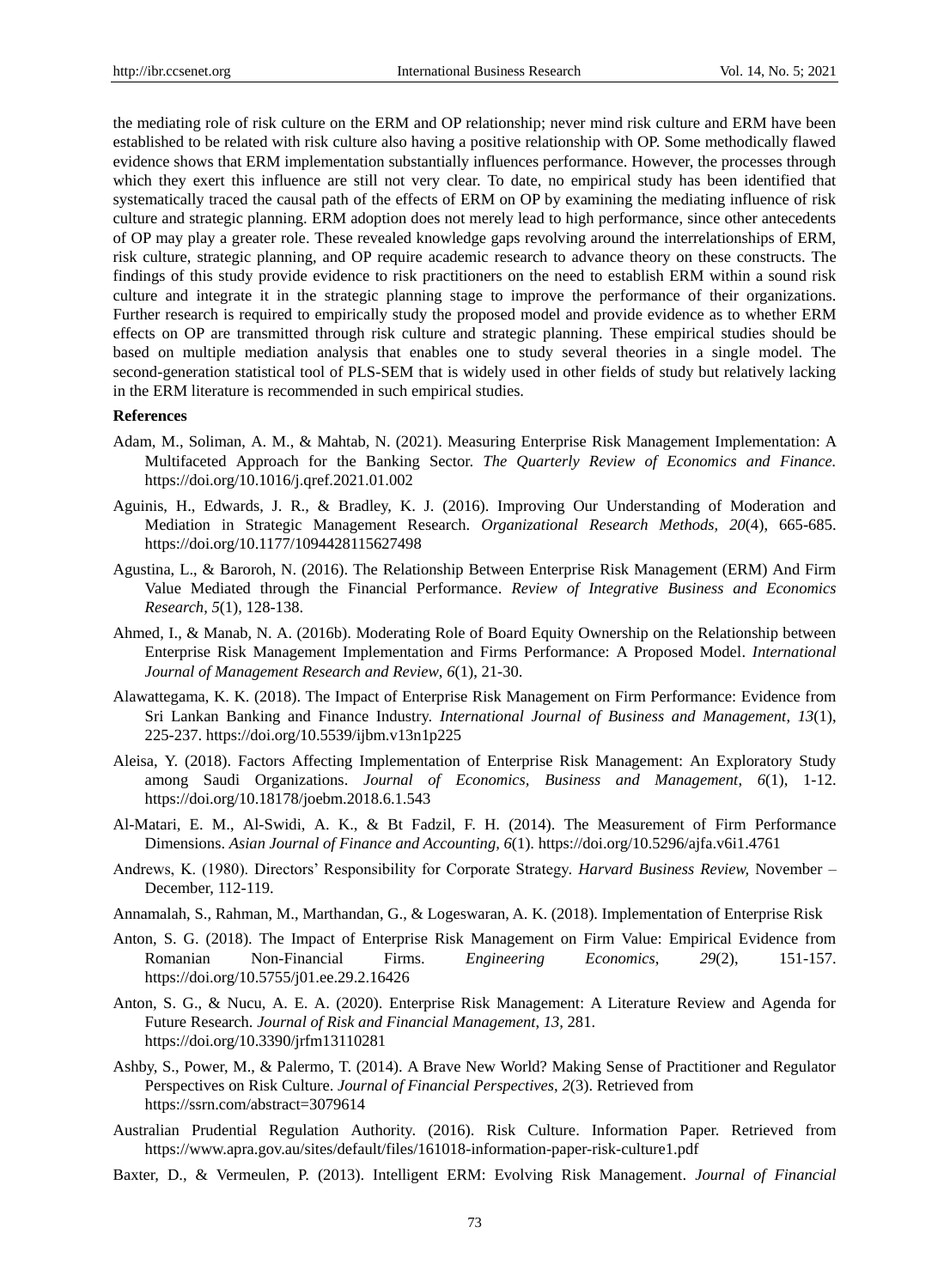*Perspectives*, *1*(3). Retrieved from https://ssrn.com/abstract=3077939

- Baxter, R., Bedard, J. C., Hoitash, R., & Yezegel, A. (2013). Enterprise Risk Management Program Quality: Determinants, Value Relevance, and the Financial Crisis. *Contemporary Accounting Research*, *30*(4), 1264-1295. https://doi.org/10.1111/j.1911-3846.2012.01194.x
- Beasley, M. S., Branson, B. C., & Hancock, B. V. (2018). *The State of Risk Oversight: An Overview of Enterprise Risk Management Practices. 9 th Ed. NC State Pool College of Management, Enterprise Risk Management Initiative.* Retrieved from

[https://erm.ncsu.edu/az/erm/i/chan/library/What\\_is\\_Enterprise\\_Risk\\_Management.pdf](https://erm.ncsu.edu/az/erm/i/chan/library/What_is_Enterprise_Risk_Management.pdf)

- Beasley, M., Branson, B., & Pagach, D. (2015). An Analysis of the Maturity and Strategic Impact of Investments in ERM. *Journal of Accounting and Public Policy*, *34*(3), 219-243. https://doi.org/10.1016/j.jaccpubpol.2015.01.001
- Bohnert, A., Gatzert, N., Hoyt, R. E., & Lechner*,* P. (2018). The Drivers and Value of Enterprise Risk Management: Evidence from ERM Ratings. *The European Journal of Finance*, *25*(3), 234-255. https://doi.org/10.1080/1351847X.2018.1514314
- Bott, J., & Milkau, U. (2018). Risk Culture and the Role Model of the Honorable Merchant. *Journal of Risk and Financial Management*, *11*(3), 40. https://doi.org/10.3390/jrfm11030040
- Boyd, B. K., & Reuning-Elliot, E. (1998). A Measurement Model of Strategic Planning. *Strategic Management Journal*, *19,* 181-192. https://doi.org/10.1002/(SICI)1097-0266(199802)19:2<181::AID-SMJ945>3.0.CO;2-Z
- Bozaykut-Bük, T. (2017). Giving Risk Management Culture a Role in Strategic Planning. Springer International Publishing. AG, H. Dinçer, Ü. Hacioglu (Eds.), *Risk Management, Strategic Thinking and Leadership in the Financial Service Industry,* Contribution to Management Science. https://doi.org/10.1007/978-3-319-47172-3\_21
- Bromiley, P., Mcshane, M., Nair, A., & Rustambekov, E. (2015). Enterprise Risk Management: Review, Critique, and Research Directions. *Long Range Planning*, *48,* 265-276. https://doi.org/10.1016/j.lrp.2014.07.005
- Brustbauer, J. (2016). Enterprise Risk Management in SMEs: Towards a Structural Model. *International Small Business Journal*, *34*(1), 70-85. https://doi.org/10.1177/0266242614542853
- Bui, D. G., Fang, Y., & Lin, C. Y. (2018). The Influence of Risk Culture on Firm Returns in Times of Crisis. *International Review of Economics & Finance*, *57,* 291-306. https://doi.org/10.1016/j.iref.2018.01.015
- Chaker, F., El Manouar, A., & Idrissi, M. A. J. (2017). The Dynamic Adaptive Sustainability Balanced Scorecard: A new Framework for a Sustainability-Driven Strategy. *International Journal of Applied Engineering Research, 12*(16), 6182-6191. http://www.ripublication.com
- Chavunduka, D., Chimunhu, P., & Sifile, O. (2015). Strategic Planning Intensity and Firm Performance: A Case of Zimbabwe Mining Development Corporation. *European Journal of Business and Management*, *7*(5), 12-18.
- Committee of Sponsoring Organizations of Treadway Commission (COSO). (2017). Enterprise Risk Management – Integrating with Strategy and Performance. Association of International Certified Professional Accountants Vols. I, II & Appendix.
- Deloitte Development . (2017). *Integrating Enterprise Risk Management with Strategic Planning.* Retrieved from

[https://www2.deloitte.com/content/dam/Deloitte/us/Documents/public-sector/us-fed-integrating-erm-with-st](https://www2.deloitte.com/content/dam/Deloitte/us/Documents/public-sector/us-fed-integrating-erm-with-strategic-planning.pdf) [rategic-planning.pdf](https://www2.deloitte.com/content/dam/Deloitte/us/Documents/public-sector/us-fed-integrating-erm-with-strategic-planning.pdf)

- Dibrell, C., Craig, J. B., & Neubaum, D. O. (2014). Linking the formal strategic planning process, planning, flexibility, and innovativeness to firm performance. *Journal of Business Research*, *67*(9), 2000-2007. https://doi.org/10.1016/j.jbusres.2013.10.011
- Donkor, J., Donkor, G. N. A., & Kwarteng, C. K. (2018). Strategic Planning and Performance of SMEs in Ghana: The Moderating Effect of Market Dynamism. *Asia Pacific Journal of Innovation and Entrepreneurship*, *12*(1), 62-76. https://doi.org/10.1108/APJIE-10-2017-0035
- Financial Stability Board. (2014). *Guidance on Supervisory Interaction with Financial Institutions on Risk Culture: A Framework for Assessing Risk Culture.* Retrieved from https://www.fsb.org/wp-content/uploads/140407.pdf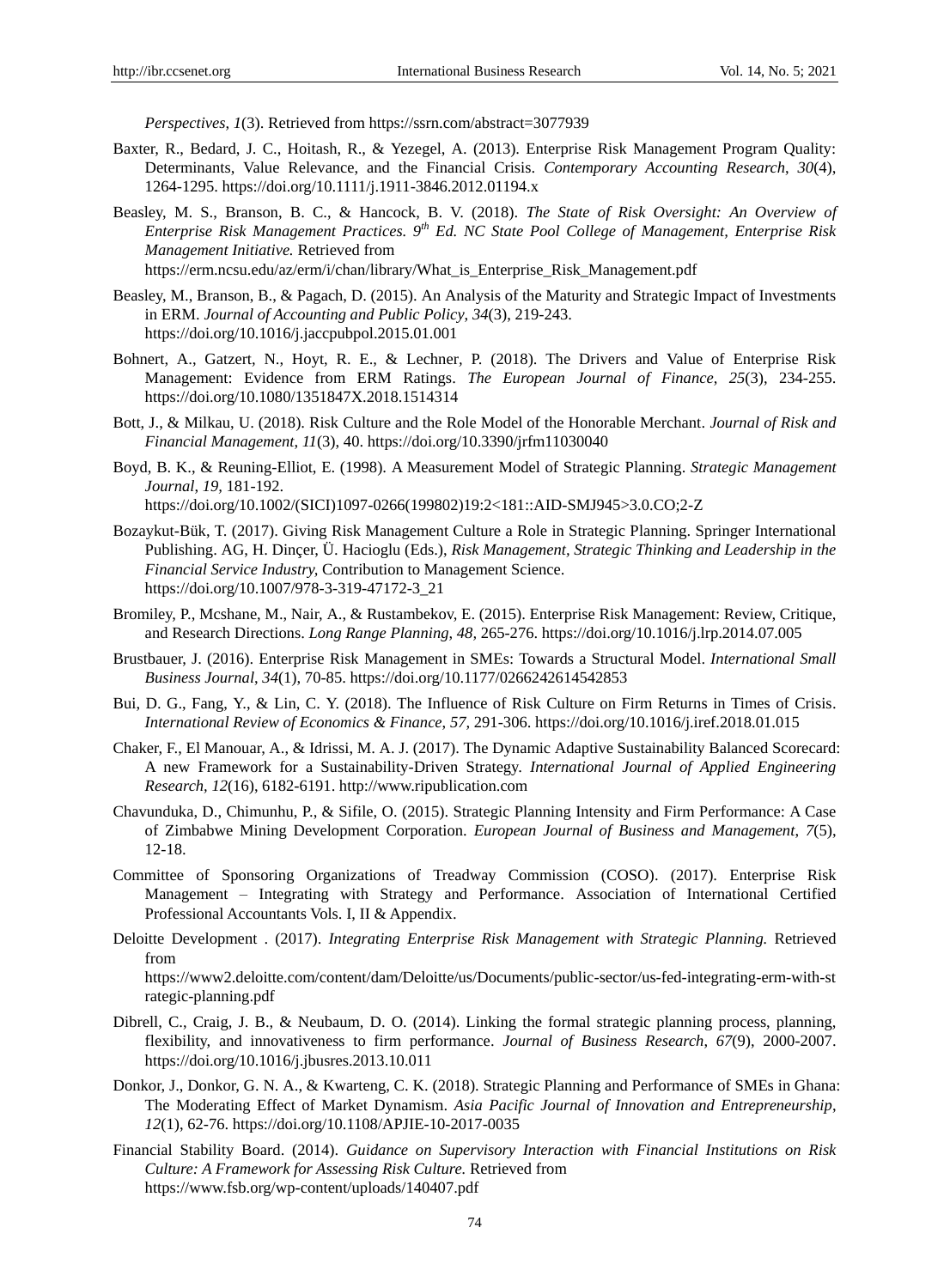- Fisher, N. I. (2018). Stakeholder Value as an Organizing Principle for Strategic Planning. *Journal of Creating Value, 2*(1), 1-10. https://doi.org/10.1177/2394964318771251
- Florio, C., & Leoni, G. (2016). Enterprise Risk Management and Firm Performance: The Italian Case. *The British Accounting Review*, *49*(1), 56-74. https://doi.org/10.1016/j.bar.2016.08.003
- Frigo, M. L., & Anderson, R. J. (2011). Strategic Risk Management: A foundation for improving enterprise risk management and governance. *Journal of Corporate Accounting & Finance*, *22*(3), 81-88. https://doi.org/10.1002/jcaf.20677
- Gatzert, N., & Martin, M. (2015). Determinants and Value of Enterprise Risk Management: Empirical Evidence from the Literature. *Risk Management and Insurance Review*, *18*(1), 29-53. https://doi.org/10.1111/rmir.12028
- George, B., Walker, R. M., & Monster, J. (2019). Does Strategic Planning Improve Organizational Performance? A Meta-Analysis. *Public Administration Review, 79*(6), 810-819. https://doi.org/10.1111/puar.13104
- Glaister, K. W., Dincer, O., Tatoglu, E., Demirbag, M., & Zaim, S. (2008). A Casual Analysis of Formal Strategic Planning and Firm Performance Evidence from an Emerging Economy. *Management Decision*, *46*(3), 365-391. https://doi.org/10.1108/00251740810863843
- Gonzalez, L. O., Santomil, P. D., & Herrera, A. T. (2020). The Effect of Enterprise Risk Management on the Risk and Performance of Spanish Listed Companies. *European Research on Management and Business Economics*, *26,* 111-120.<https://doi.org/10.1016/j.ideen.2020.08.002>
- Gordon, L. A., Loeb, M. P., & Tseng, C. Y. (2009). Enterprise Risk Management and Firm Performance: A Contingency Perspective. *Journal of Accounting and Public Policy*, *28*(4), 301-327. https://doi.org/10.1016/j.jaccpubpol.2009.06.006
- Hair, J. F., Risher, J. J., Sarstedt, M., & Ringle, C. M. (2019). When to Use and How to Report the Results of PLS-SEM. *European Business Review*, *31*(1), 2-24. https://doi.org/10.1108/EBR-11-2018-0203
- Haleem, F., Jehangir, M., & Ullah, Z. (2019). Strategic Planning and SME Performance: A Developing Country's Perspective. *Journal of Business & Economics*, *11*(2), 33-49.
- Hansen, E. G., & Schaltegger (2016). The Sustainability Balanced Scorecard: A Systematic Review of Architectures. *Journal of Business Ethics, 133*(2), 193-221. https://doi.org/10.1007/s10551-014-2340-3
- Hayes, A. F. (2013). *Introduction to Mediation, Moderation, and Conditional Process Analysis: A Regression Based Approach.* New York, NY; Guilford.
- Hillson, D. (2013). *The A-B-C of Risk Culture: How to be Risk-Mature.* Paper Presented at PMI<sup>®</sup> Global Congress 2013 – North America, New Orleans, LA. Newton Square, PA: Project Management Institute.
- Huang, T., Pepper, M., & Bowrey, G. (2014). Implementing a Sustainability Balanced Scorecard to Contribute to the Process of Organizational Legitimacy Assessment. *Australasian Accounting, Business and Finance Journal*, *8*(2), 15-34. https://doi.org/10.14453/aabfj.v8i2.3
- Institute of Risk Management, (2012). *Risk Culture Resources for Practitioners.* Retrieved from [https://www.iia.org.uk/media/329076/irm\\_risk\\_culture\\_-\\_resources\\_for\\_practitioners.pdf](https://www.iia.org.uk/media/329076/irm_risk_culture_-_resources_for_practitioners.pdf)
- International Standards Organization 31000:2018, *[ISO 31000:2018\(en\), Risk management —](https://www.iso.org/obp/ui/#iso:std:iso:31000:ed-2:v1:en) Guidelines.* Retrieved from https://www.iso.org/obp/ui/#iso:std:iso:31000:ed-2:v1:en
- Jankensgård, H. (2019). A Theory of Enterprise Risk Management. *Corporate Governance International Journal of Business in Society.* https://doi. 10.1108/CG-02-2018-0092
- Jassem, S., Zakaria, Z., & Che Azmi, A. (2020). Sustainability Balanced Scorecard Architecture and Environmental Investment Decision-Making. *Foundations of Management, 12,* 193-210. https://doi.org/10.2478/fman-2020-0015
- Kaplan, R. S., & Norton, D. (1992). The Balanced Scorecard: Measures that Drive Performance. *Harvard Business Review, 70*(1), 71-79.
- Kasim, M. A., & Mohd Hanafi, S. R. (2017). Could Enterprise Risk Management (ERM) Create, Protect, and Enhance Shareholders' Wealth Among Malaysia Lister Insurers? *SHS Web of Conferences, 34,* 05004. https://doi.org/10.1051/shsconf/20173405004
- Kimbrough, R. L., & Componation, P. J. (2015). The Relationship Between Organizational Culture and Enterprise Risk Management. *Engineering Management Journal*, *21*(2), 18-26.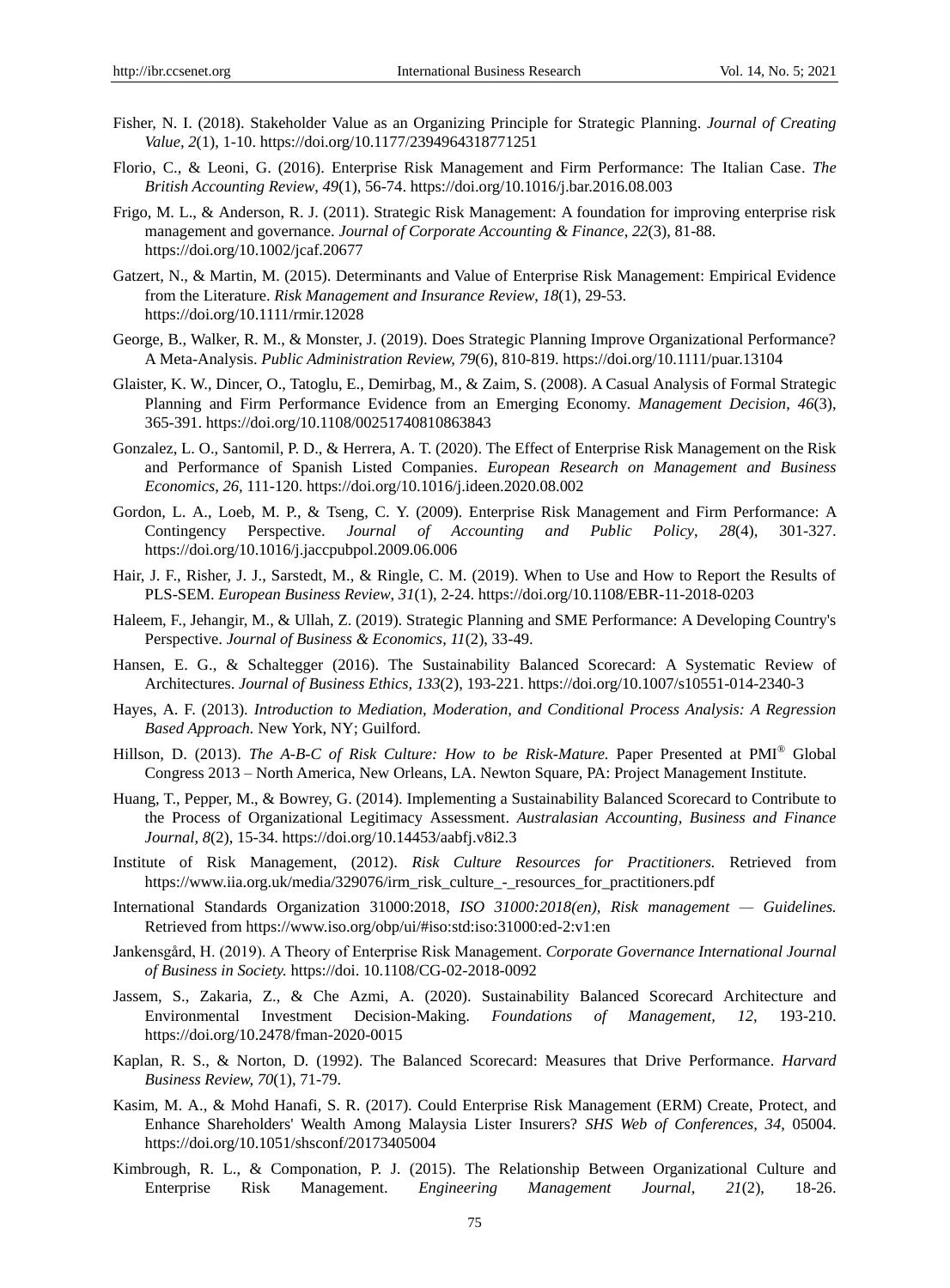https://doi.org/10.1080/10429247.2009.11431803

- Kleffner, A. E., Lee, R. B., & McGannon, B. (2003). The Effect of Corporate Governance on the use of Enterprise Risk Management: Evidence from Canada. *Risk Management and Insurance Review*, *6*(1), 53-73. https://doi.org/10.1111/1098-1616.00020
- Kopia, J., Just, V., Geldmacher, W., & Bubian, A. (2017). Organization Performance and Enterprise Risk Management. *ECO FORUM*, *6*(1), (10).
- KPMG Government Institute (October 2018). *Your risk culture: An ERM enabler or barrier.* Retrieved from <https://institutes.kpmg.us/content/dam/institutes/en/government/pdfs/2018/risk-culture-erm.pdf>
- Lechner, P., & Gatzert, N. (2017). Determinants and Value of Enterprise Risk Management: Empirical Evidence from Germany. *The European Journal of Finance*. https://doi.org/10.1080/1351847X.2017.1347100
- Li, Q., Wu, Y., Ojiako, U., Marshall, A., & Chipulu, M. (2014). Enterprise Risk Management and Firm Value within China's Insurance Industry. *Acta Commercii*, *14*(1), 1-10. https://doi.org/10.4102/ac.v14i1.198
- Lundqvist, S. A. (2014). An Exploratory Study of Enterprise Risk Management: Pillars of ERM. *Journal of Accounting, Auditing & Finance, 29*(3), 393-429. https://doi.org/10.1177/0148558X14535780
- Ma, X., Tang, Z., Wang, D., & Gao, H. (2020). The Influence of Risk Culture on the Performance of International Joint-Venture Securities. *Sustainability*. https://doi.org/10.3390/su12072603
- Malik, M. F., Zaman, M., & Buckby, S. (2020). Enterprise Risk Management and Firm Performance: Role of the Risk Committee. *Journal of Contemporary Accounting & Economics, 16*(1). https://doi.org/10.1016/j.jcae.2019.100178
- Management (ERM) Framework in Enhancing Business Performance in Oil and Gas Sector. *Economies*, *6*(1), 4. https://doi.org/10.3390/economies6010004
- Marshall, A. (2016). *Why Risk Cultures Need Prudence.* Centre for Risk Research, University of Southampton. Retrieved from https://eprints.soton.ac.uk/398719/1/\_\_soton.ac.uk\_UDE\_PersonalFiles\_Users\_am2e08\_mydocuments\_rese arch%2520articles\_2016%2520papers\_Prudence\_63348\_A4\_20pp\_RiskCulture\_v4\_WEB.pdf
- Mikes, A., & Kaplan, R. S. (2014). *Towards a Contingency Theory of Enterprise Risk Management.* Working Paper. Retrieved from

[http://www.hbs.edu/faculty/Publication%20Files/13-063\\_5e67dffe-aa5e-4fac-a746-7b3c07902520.pdf](http://www.hbs.edu/faculty/Publication%20Files/13-063_5e67dffe-aa5e-4fac-a746-7b3c07902520.pdf)

- Musi, Y. W., Mukulu, E., & Oloko, M. (2018). Influence of Strategic Planning to Firm Performance in Agricultural Research-Based Institutions of Kenya. *Journal Management and Sustainability*, *8*(4), 83-95. https://doi.org/10.5539/jms.v8n4p83
- Namada, J. M., Bagire, V., Aosa., E., & Awino, Z. B. (2017). Strategic Planning Systems and Firm Performance in the Export Processing Zones. *American Journal of Industrial and Business Management*, *7,* 487-500. https://doi.org/10.4236/ajibm.2017.74035
- Osman, A., & Lew, C. C. (2020). Developing a Framework of Institutional Risk Culture for Strategic Decision-Making. *Journal of Risk Research*. https:/doi.org/10.1080/13669877.2020.1801806
- Pagach, D., & Warr, R. (2011). The Characteristics of Firms that Hire Chief Risk Officers. *Journal of Risk and Insurance*, *78*(1), 185-211. https://doi.org/10.1111/j.1539-6975.2010.01378.x
- Pierce, E. M., & Goldstein, J. (2018). ERM and Strategic Planning: A Change in Paradigm. *International Journal of Disclosure and Governance*, *15*(9), 51-59. https://doi.org/10.1057/s41310-018-0033-3
- Preacher, K. J., & Hayes, A. F. (2008). Asymptotic and resampling strategies for assessing and comparing indirect effects in multiple mediator models. *Behavior Research Methods*, *40*(3), 879-891. https://doi.org/10.3758/BRM.40.3.879
- Ramlee, R., & Ahmad, N. (2015). *Panel Data Analysis on the Effect of Establishing the Enterprise Risk Management on Firm's Performances.* Proceedings of the 4<sup>th</sup> European Business Research Conference Imperial College, London, UK, ISBN: 978-1-922069-72-6. Retrieved from http://zantworldpress.com/wp-content/uploads/2015/05/329-Roslida\_Ramlee.pdf
- Rigtering, J. P. C., Eggers, F., Kraus, S., & Chang, M. L. (2017). Entrepreneurial Orientation, Strategic Planning, and Firm Performance: The Impact of National Cultures. *European Journal of International Management*, *11*(3), 301-324. https://doi.org/10.1504/EJIM.2017.083872